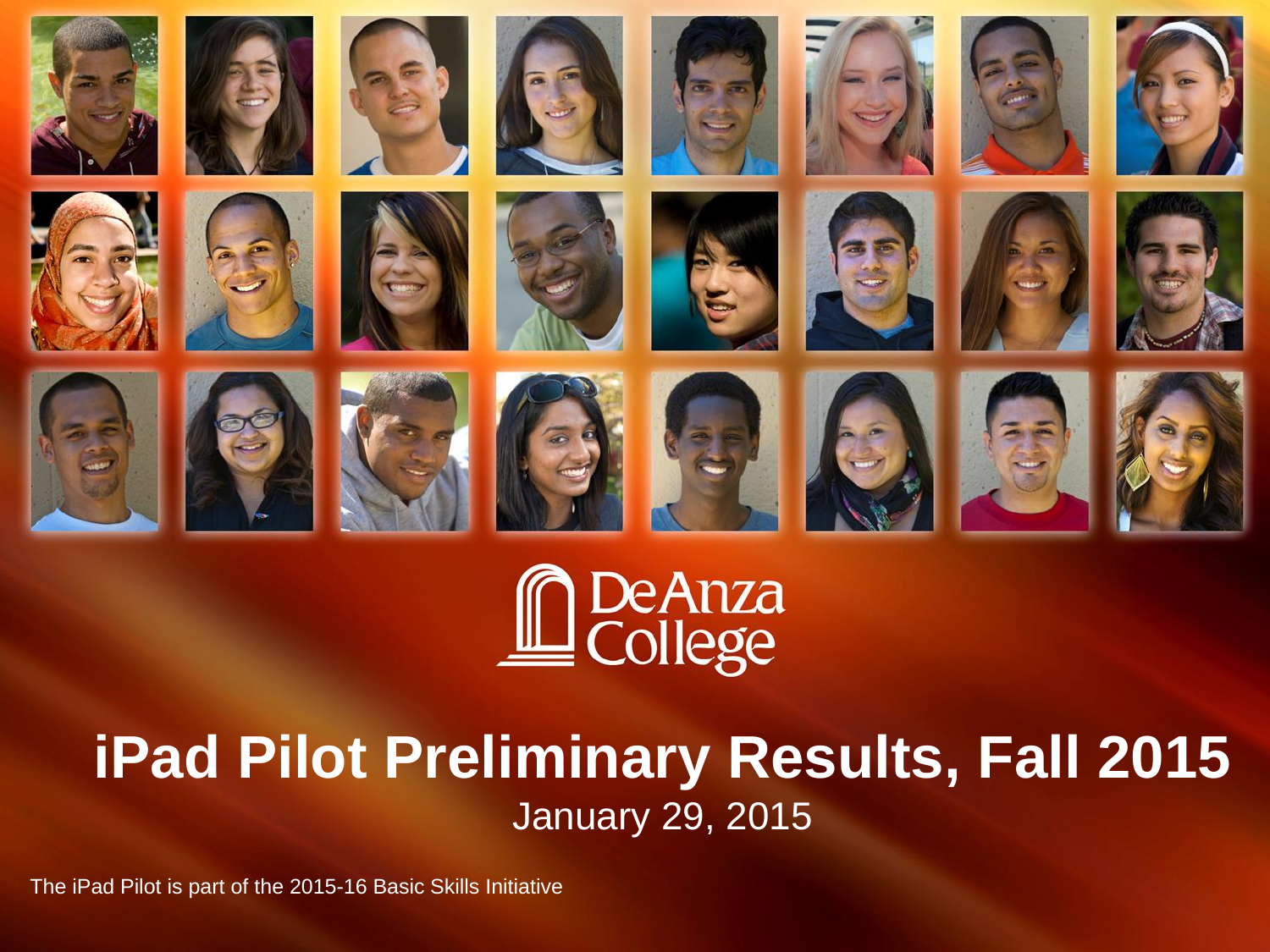# **Background**

Fall 2015, Basic Skills Initiative provided iPads to basic skills instructors

Instructors were asked to incorporate into their curriculum technology-enhanced pedagogy

\*pilot continuing winter 2016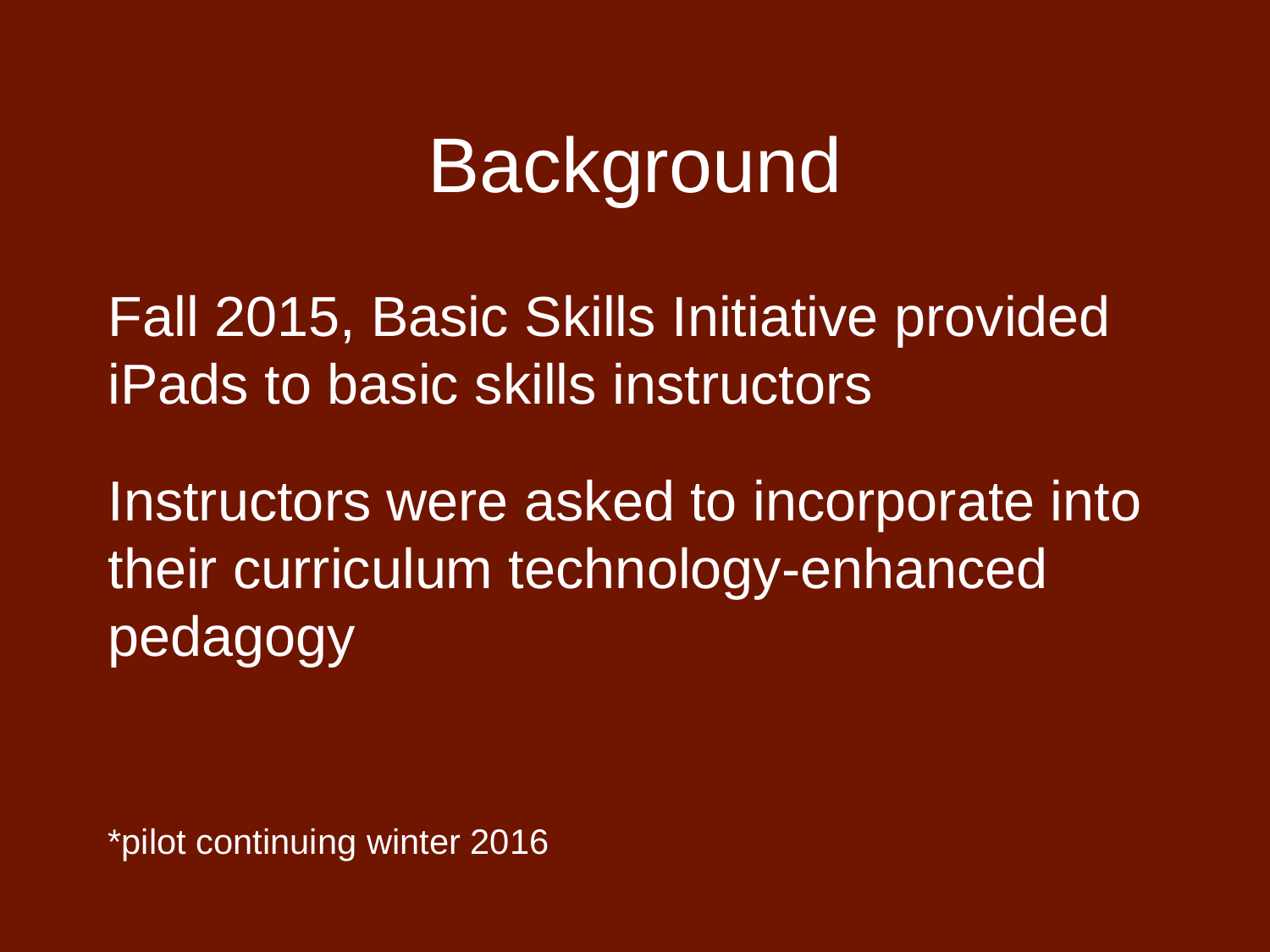# iPad Pilot, Fall 2015



**Courses** 

- ESL 273
- EWRT 200
- LART 211
- MATH 212

4 test groups (iPad) 5 control groups (no iPads)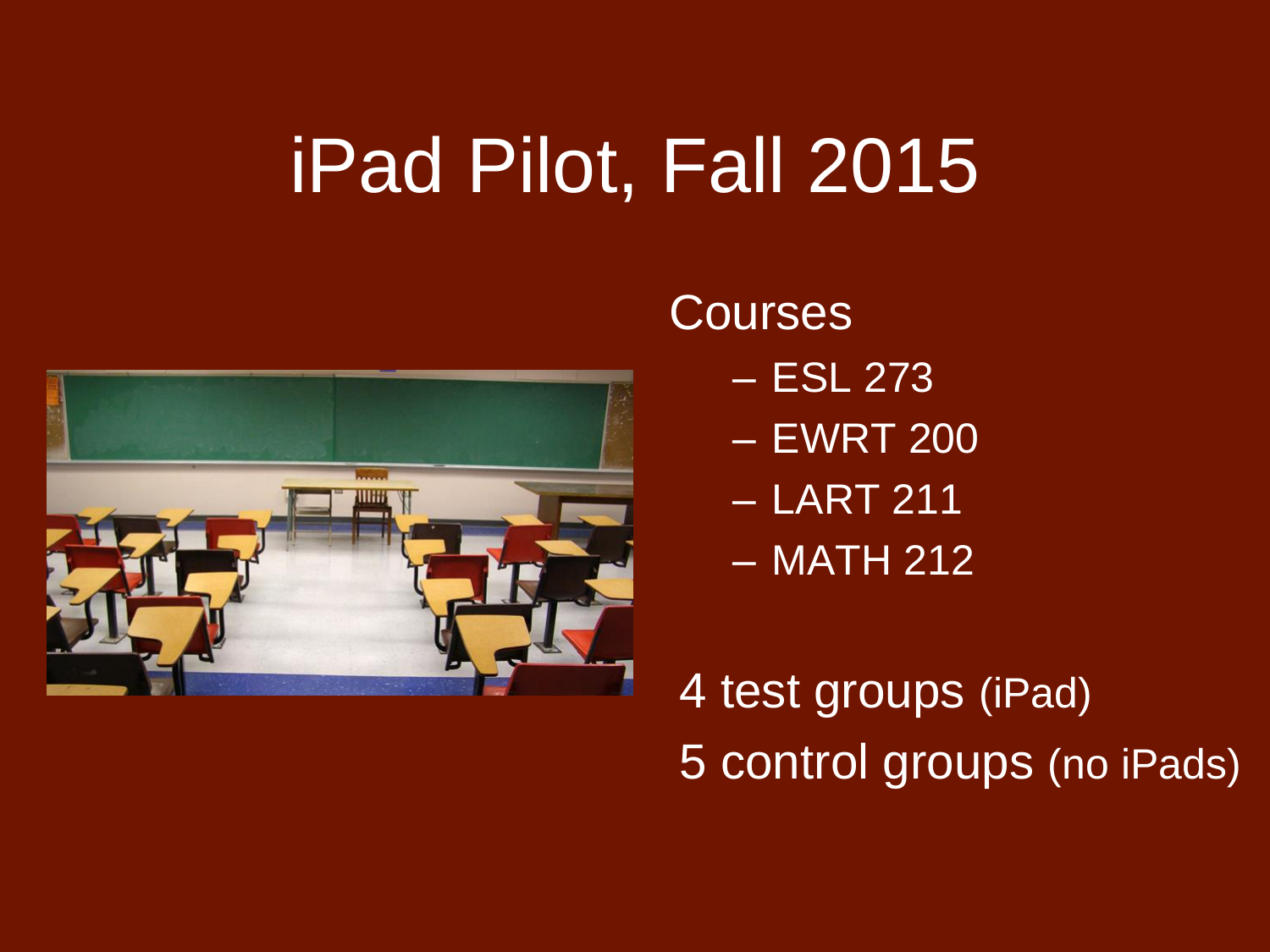

# Pre & Post Surveys Research Questions

How did the iPad…

- **affect students'** engagement with course?
- **affect faculty's** engagement, pedagogy and curriculum development?
- affect **student course success?**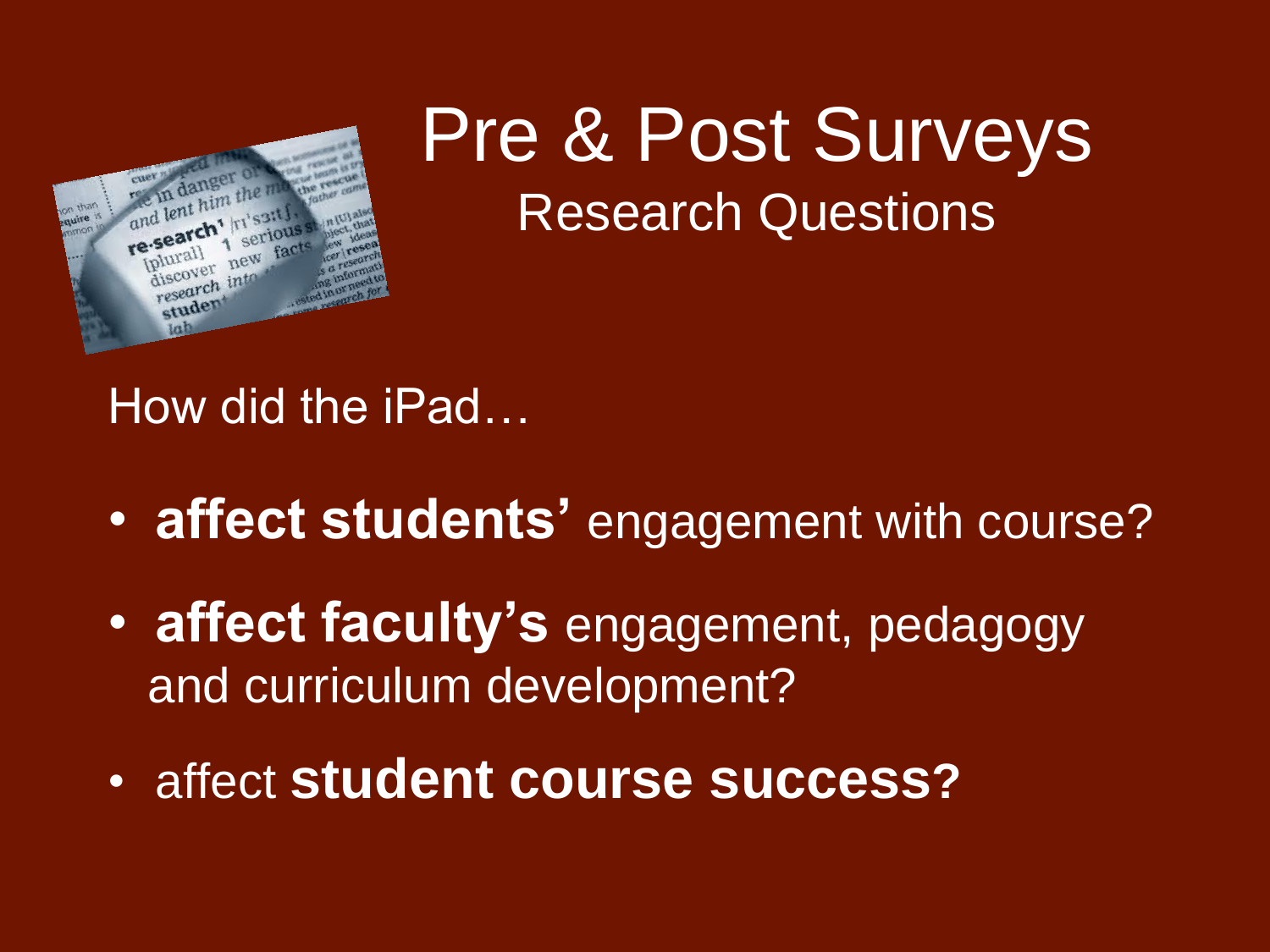# Survey Response

### Pre-Survey  $test group =  $85$$ control group = 68 faculty  $= 4$





Post-Survey test group  $= 83$ control group = 33 faculty  $= 3$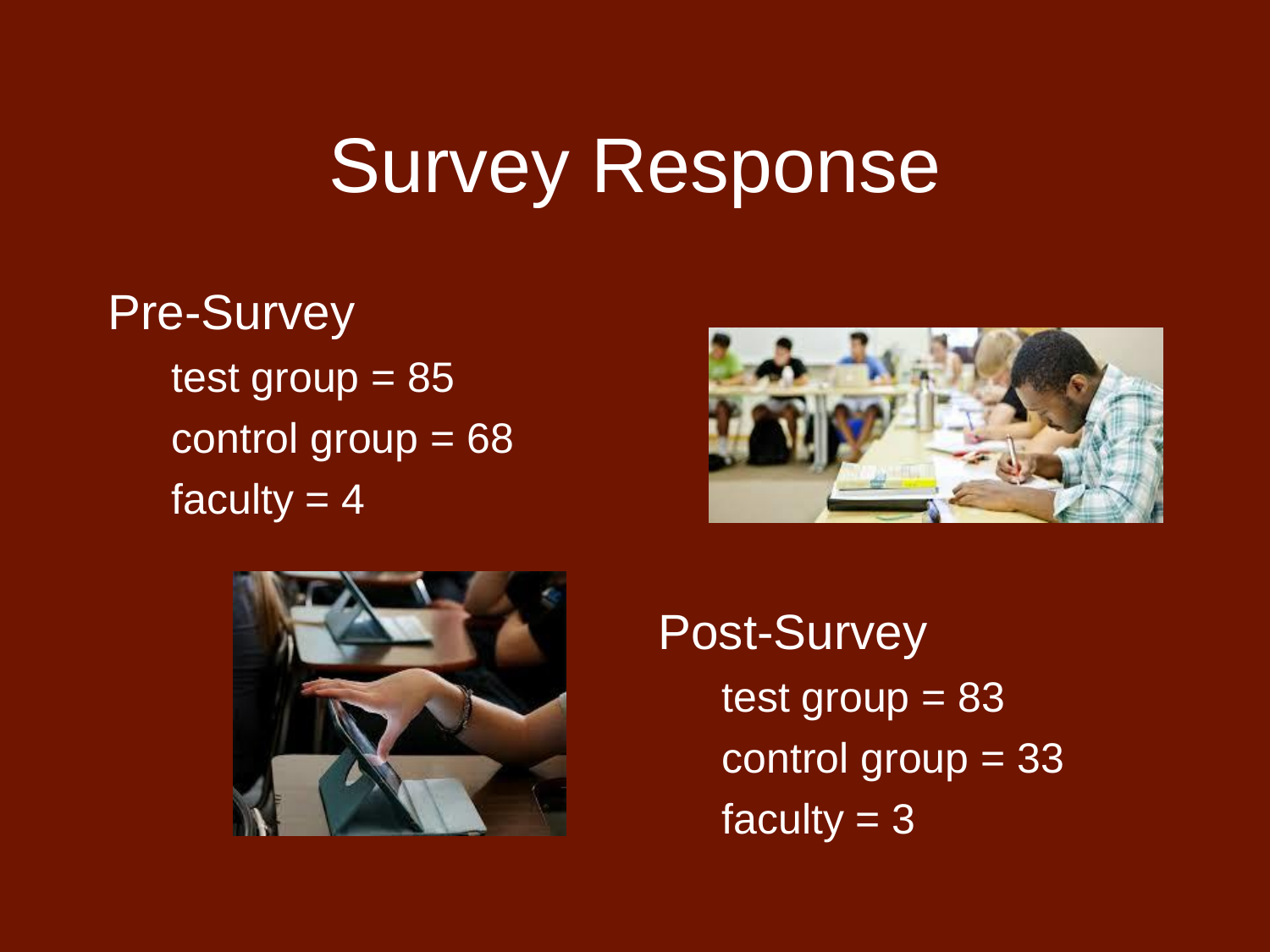# Students' Tech Experience (baseline)

### Test and Control Groups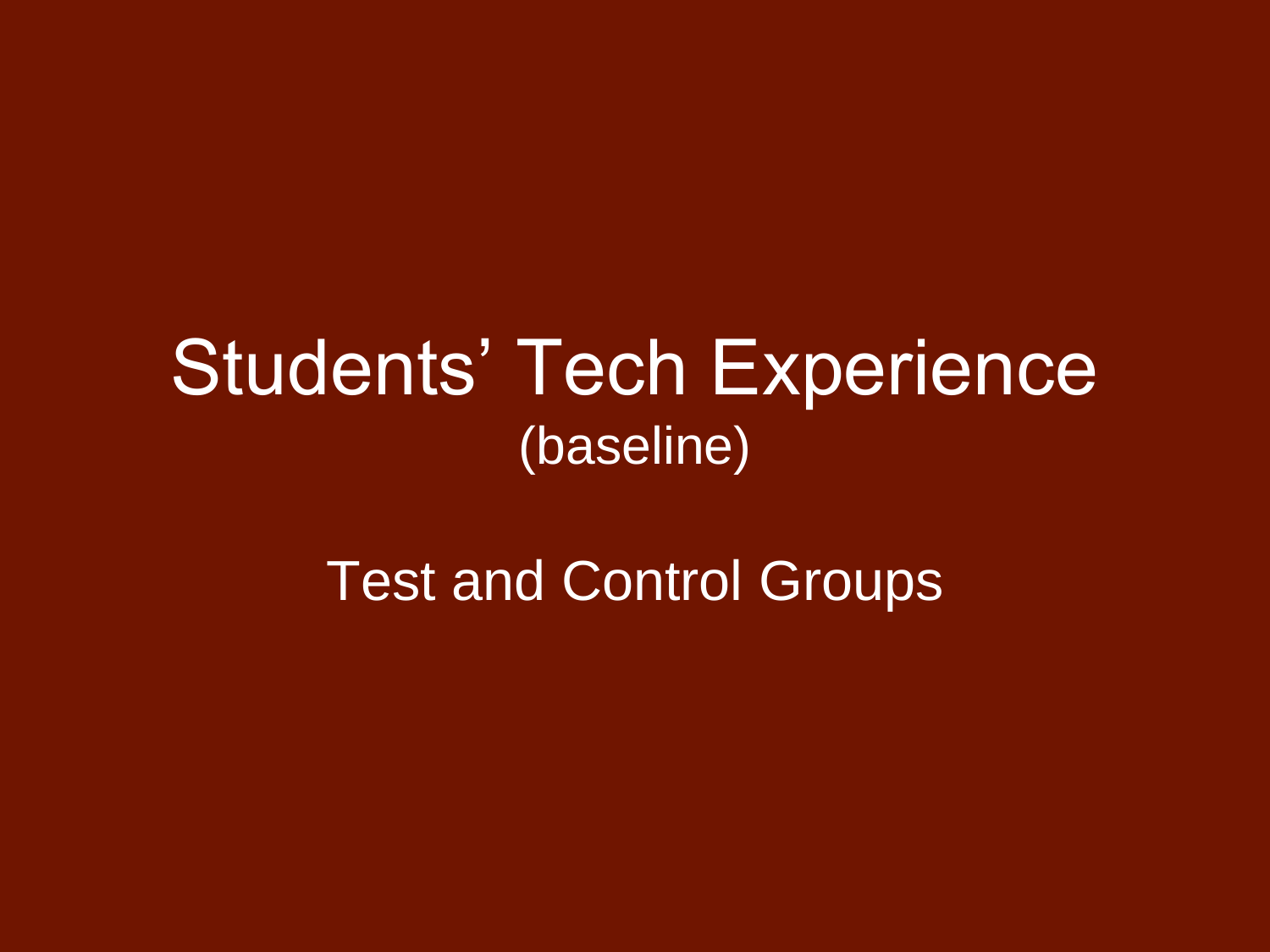# Access to Tech Test and Control Groups

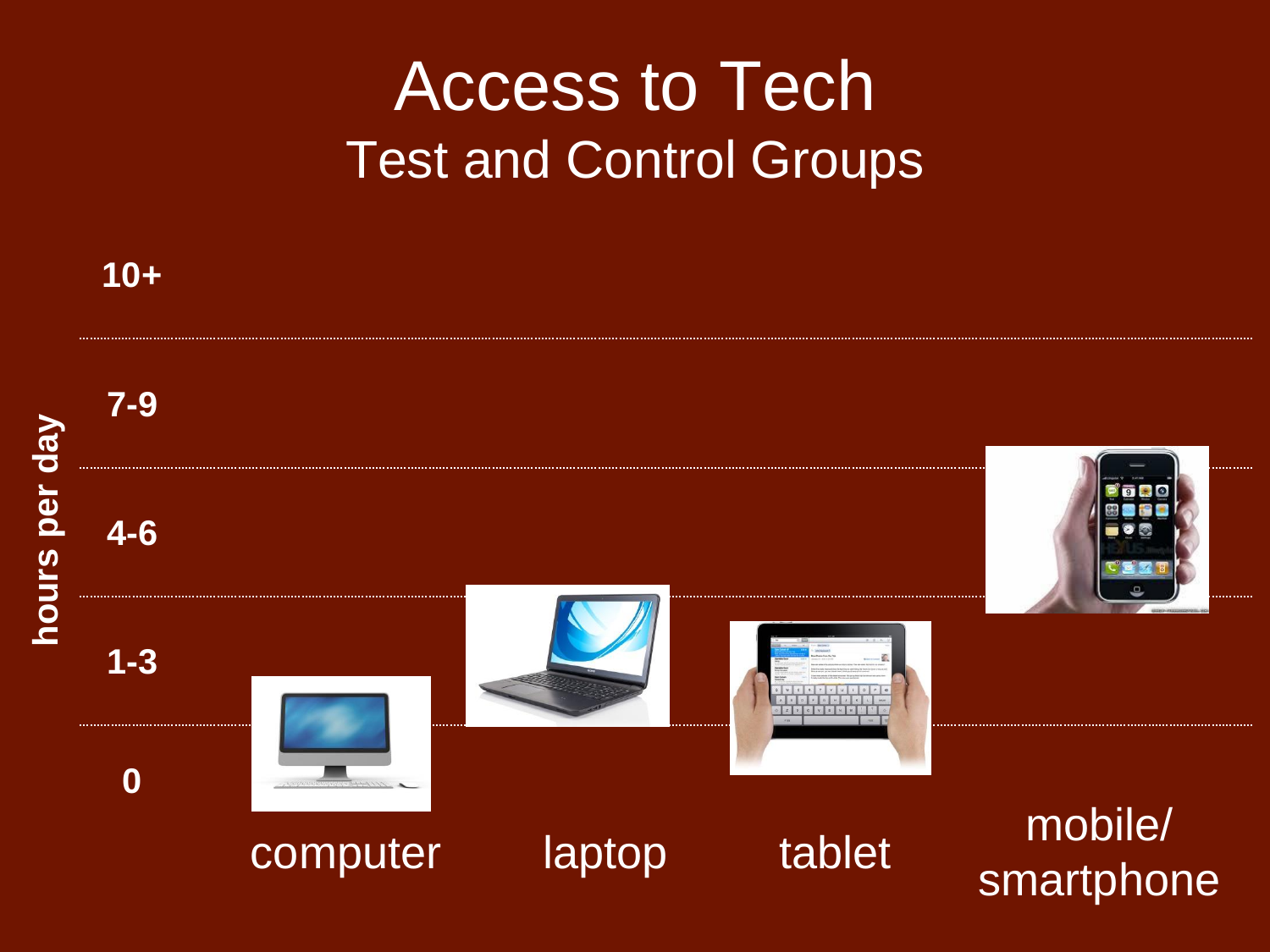# Location Use Tech Test and Control



Reflects respondents who reported they use the device(s)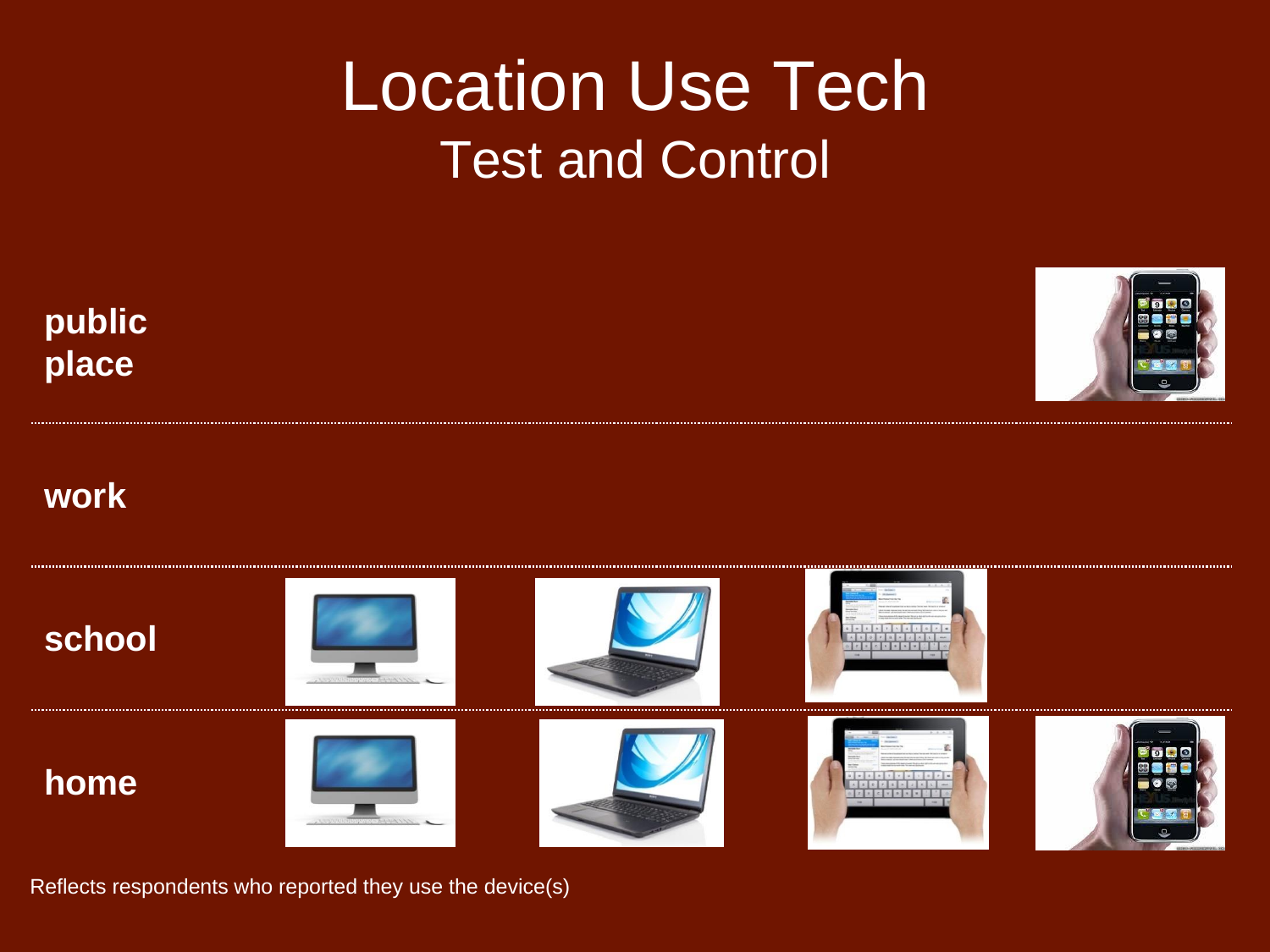## Tech Tools Previously Used in Class Test and Control Groups



Tech tools is defined as any digital apps or digital devices (computer, laptop, tablet and mobile/smartphone)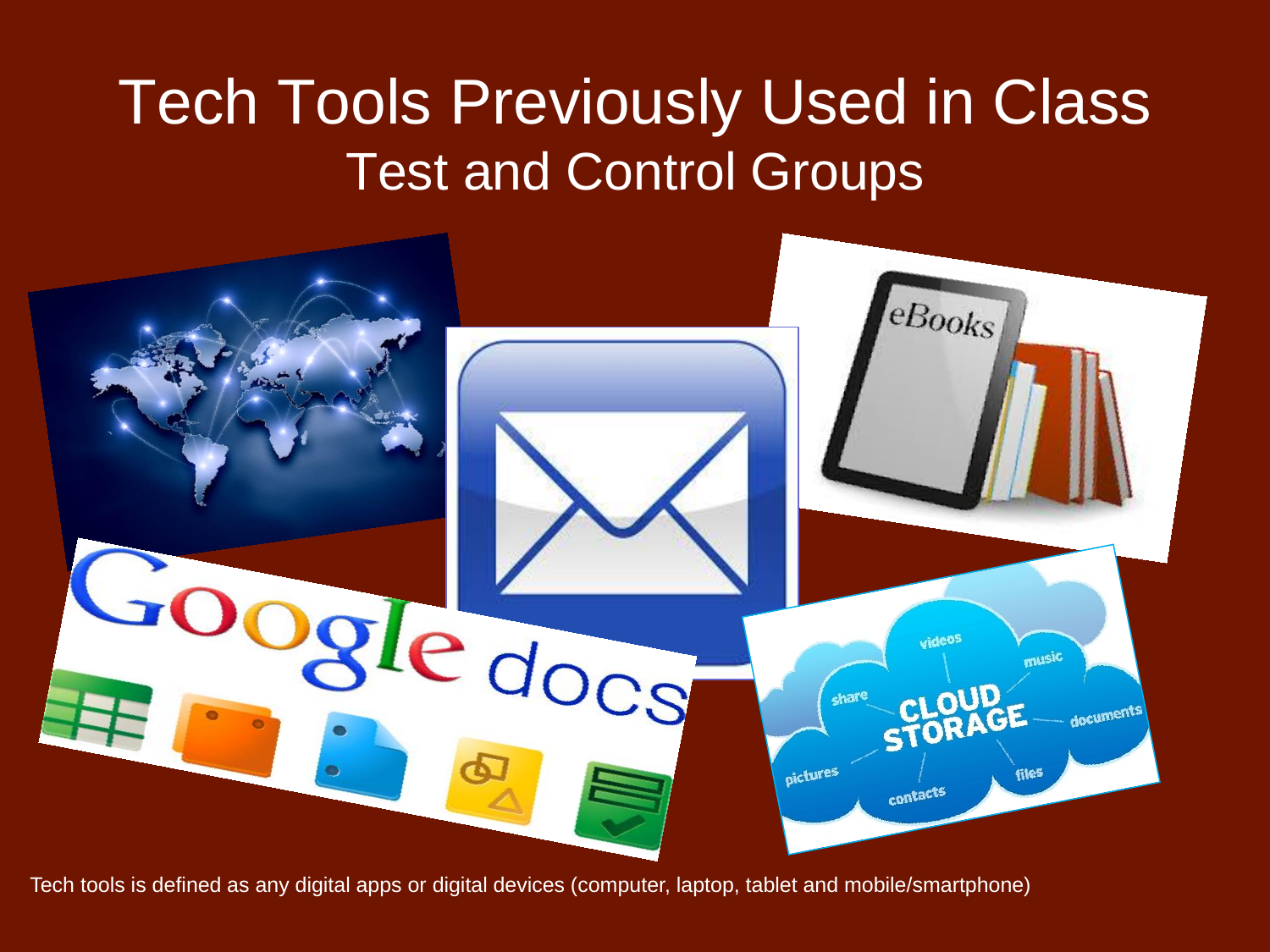# iPad Pilot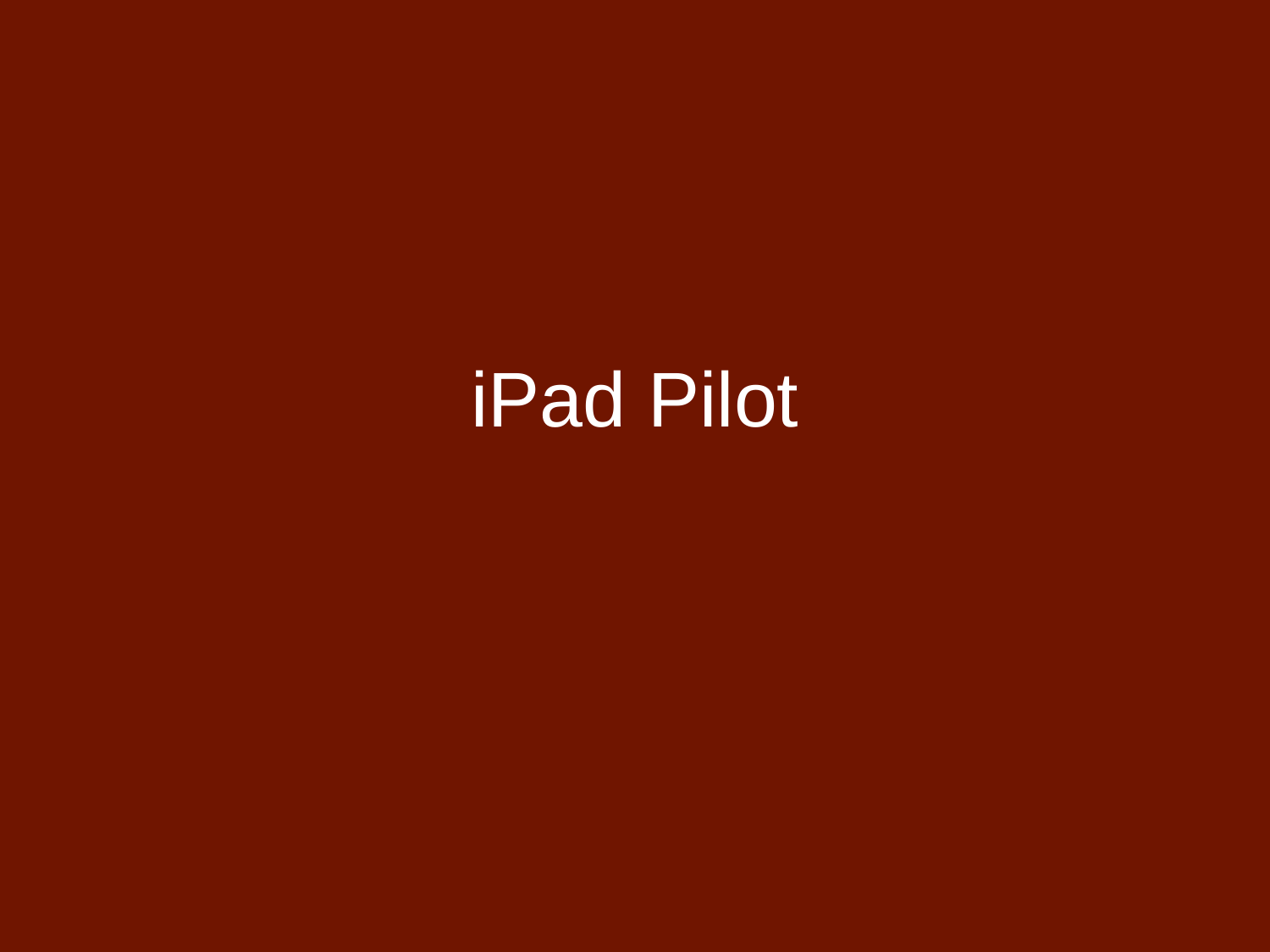# iPad Usage Percent of Class Time

#### students' response actively used 0%-25% of each class meeting

**De Anza College BSI iPad Pilot Percentage of Each Class Time iPad was Used, Fall 2015**



### faculty's response actively used 0%-25% of each class meeting

**De Anza College BSI iPad Pilot**



Guidelines provided in survey:

0% to 25% = up to 15 min. for a 1-hour class; 30 min. for a 2-hour class; 60 min. for a 4-hour class 26% to 50% = up to 30 min. for a 1-hour class; 60 min. for a 2-hour class; 120 min. for a 4-hour class 51% to 75% = up to 45 min. for a 1-hour class; 90 min. for a 2-hour class; 180 min. for a 4-hour class 76% to 100% = up to 60 min. for a 1-hour class; 120 min. for a 2-hour class; 240 min. for a 4-hour class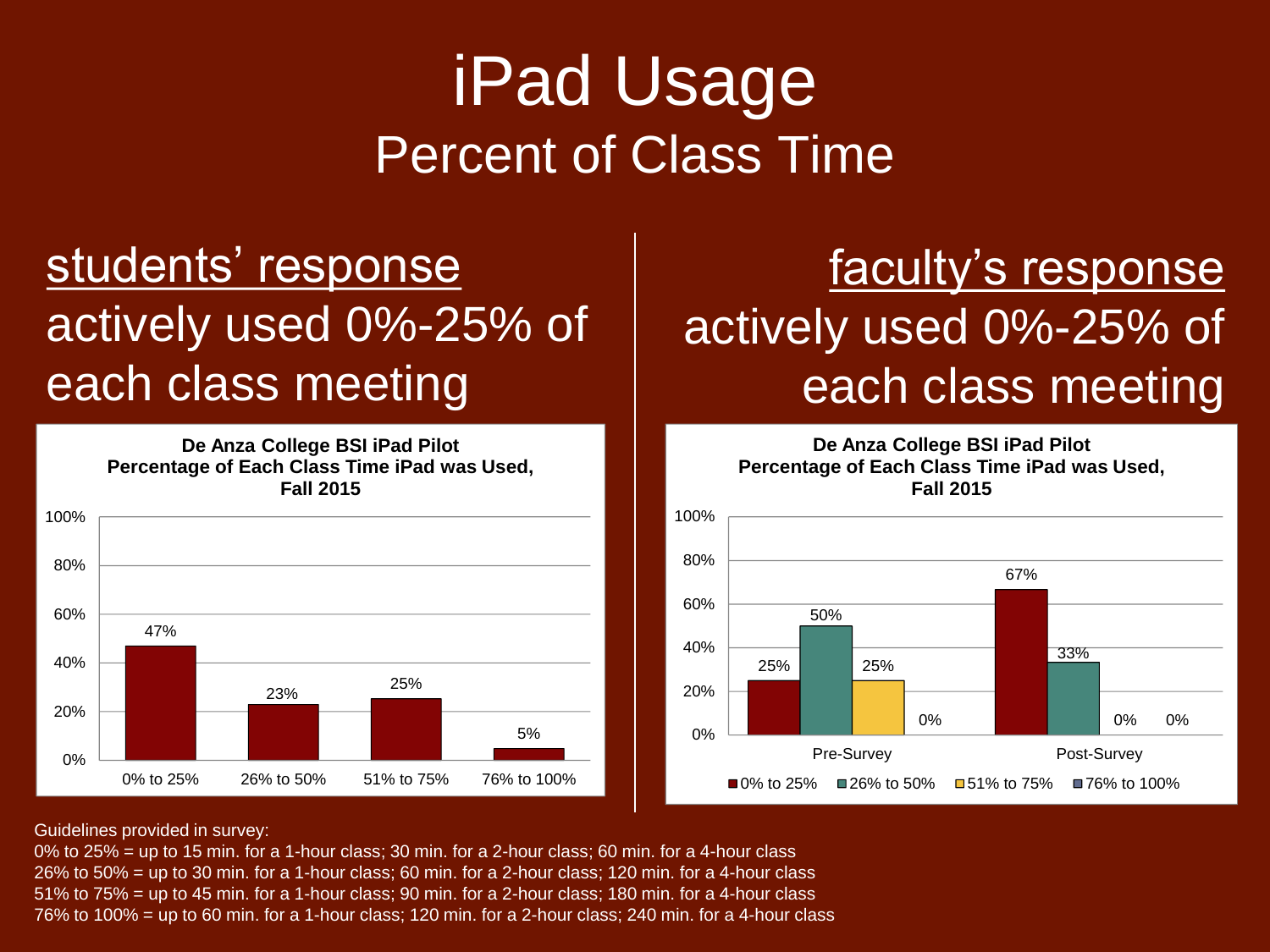# Amount of Time iPad was Used Satisfaction Level

#### students' response 56% were satisfied or very satisfied

**De Anza College BSI iPad Pilot Satisfaction Level with Amount of Time iPad was Used in Class, Fall 2015**



#### faculty's response 67% were satisfied

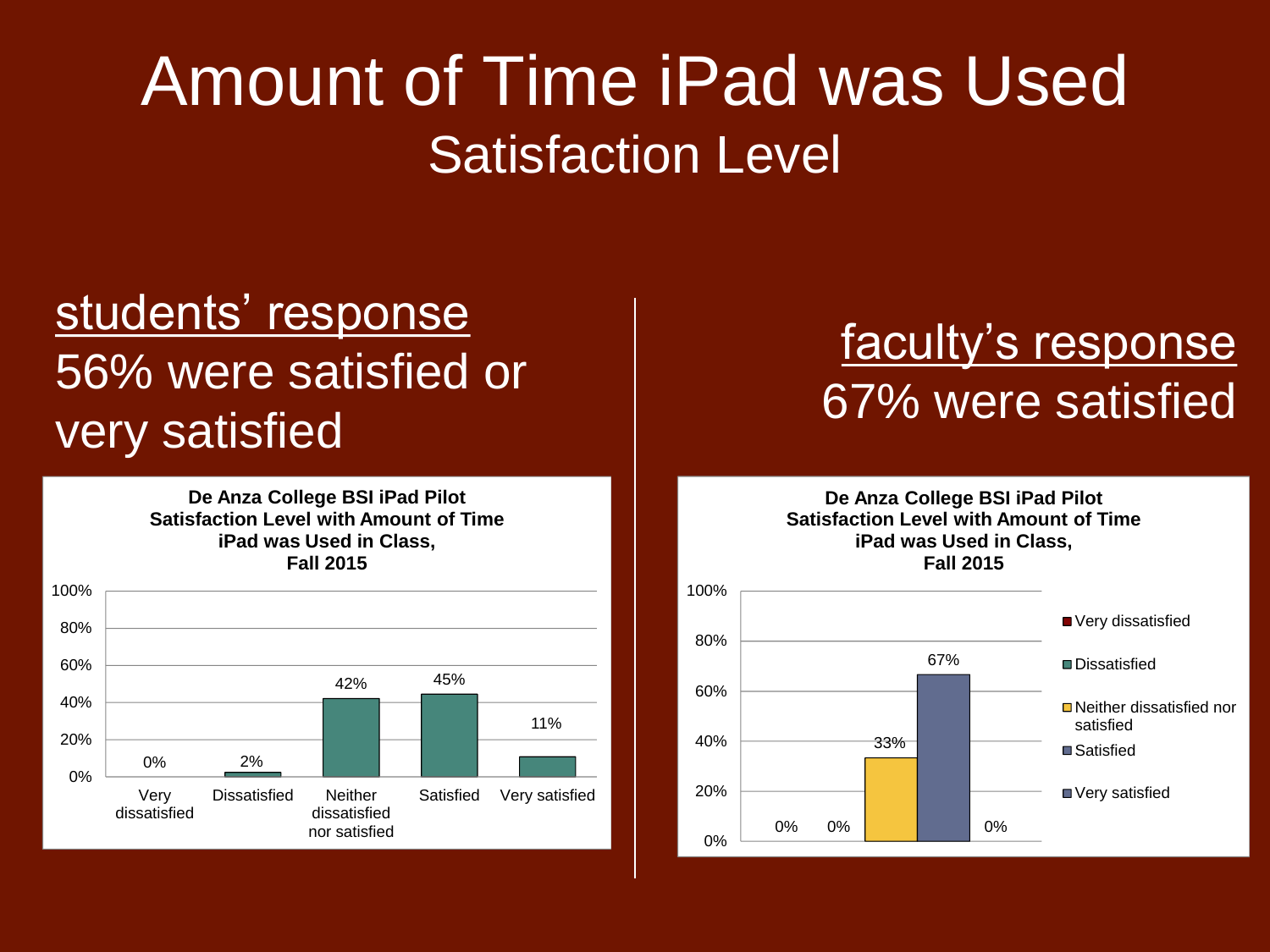# Frequency of Apps Used\* Student's Feedback

#### students used Pages app often



\*Between 6 to 13 apps were uploaded to students' iPads. The 5 apps shown on this slide are apps that were requested by at least 2 or more faculty members.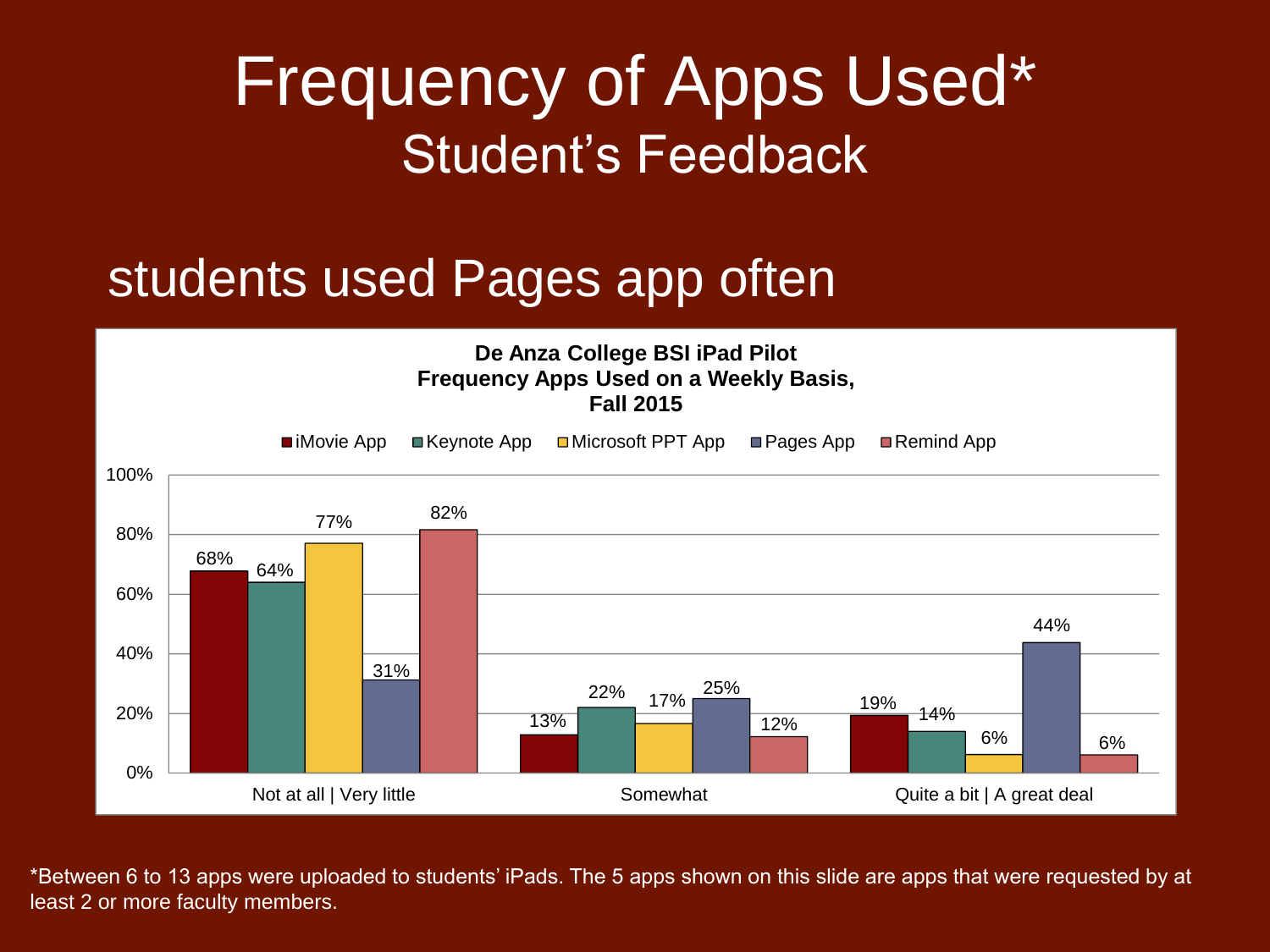# Helpfulness of Apps Used\* Students' Feedback

#### students felt Pages was helpful



\* The 5 apps shown on this slide are apps that were requested by at least 2 or more faculty members. Reflects respondents who reported they use the app(s)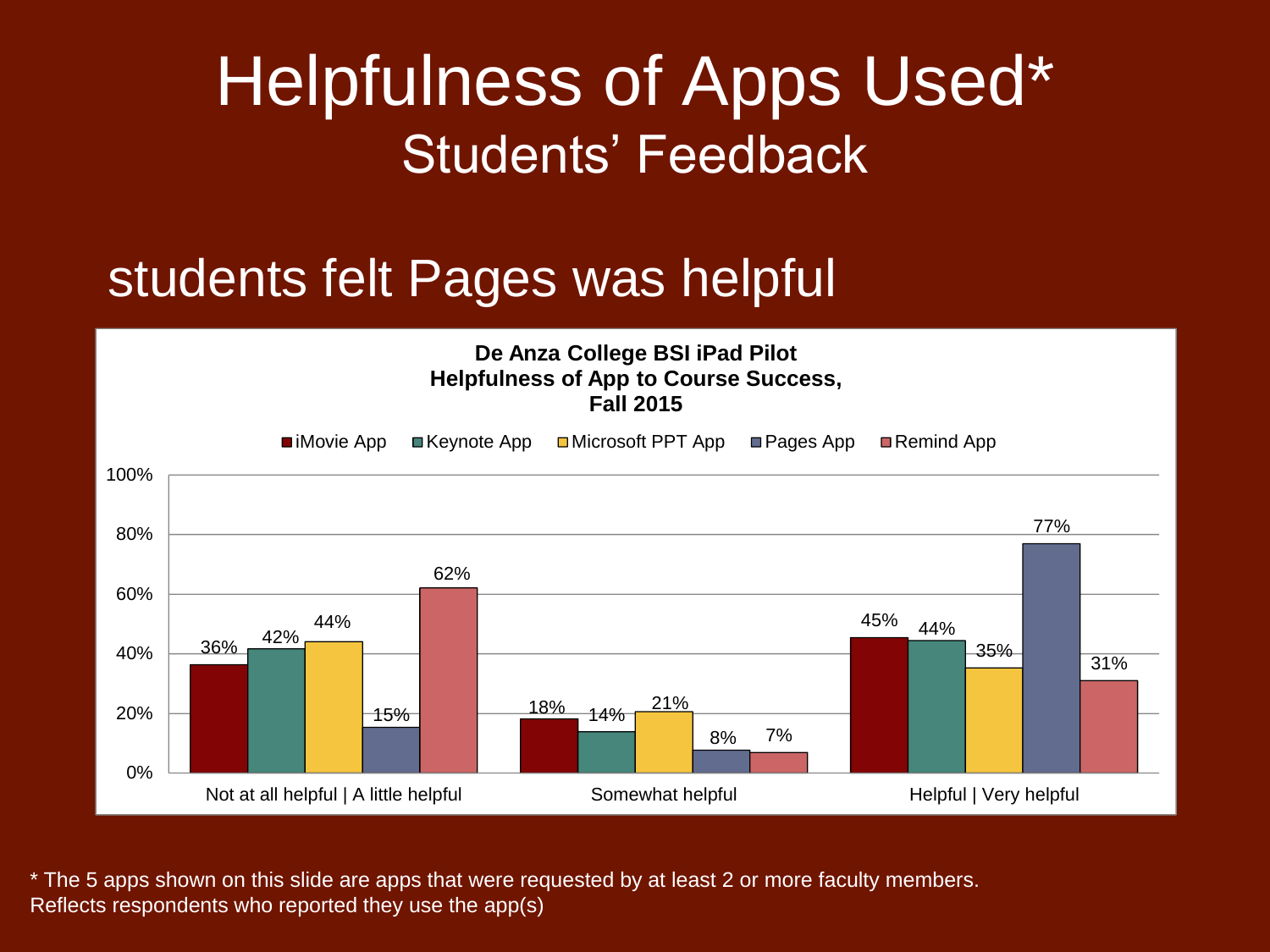# Perception of Tech Tools Students, Pre vs. Post

| Perception of Technology Tools                                                         | "Agree" or "Strongly Agree" Responses |         |                 |         |                      |                 |         |                 |         |                      |
|----------------------------------------------------------------------------------------|---------------------------------------|---------|-----------------|---------|----------------------|-----------------|---------|-----------------|---------|----------------------|
|                                                                                        | <b>Test Group</b>                     |         |                 |         | <b>Control Group</b> |                 |         |                 |         |                      |
|                                                                                        | Pre                                   |         | Post            |         | <b>Difference</b>    | Pre             |         | Post            |         | <b>Difference</b>    |
|                                                                                        | <b>Students</b>                       | Percent | <b>Students</b> | Percent | (Post $% -$<br>Pre%) | <b>Students</b> | Percent | <b>Students</b> | Percent | (Post $% -$<br>Pre%) |
| am more focused in my courses<br>when technology tools are used<br>in the classroom    | 32                                    | 38%     | 43              | 52%     | $+14$                | 23              | 34%     | 12              | 36%     | $+3$                 |
| I learn better when courses use<br>technology tools and not rely<br>solely on lectures | 44                                    | 52%     | 53              | 64%     | $+12$                | 29              | 43%     | 15              | 45%     | $+3$                 |
| Technology tools make it easier<br>for me to complete my course<br>assignments         | 58                                    | 68%     | 67              | 81%     | $+12$                | 42              | 62%     | 22              | 67%     | $+5$                 |
| I think I will have a difficult time<br>using technology tools in the<br>classroom     | 11                                    | 13%     | 13              | 16%     | $+3$                 | $\overline{7}$  | 10%     | $\overline{2}$  | 6%      | $-4$                 |
| l enjoy my courses more when<br>technology tools are used in the<br>classroom          | 50                                    | 59%     | 54              | 65%     | $+6$                 | 29              | 43%     | 17              | 52%     | $+9$                 |

Test Group respondents = 85 (pre-survey); 68 (post-survey) | Control Group respondents = 83 (pre-survey); 33 (post-survey)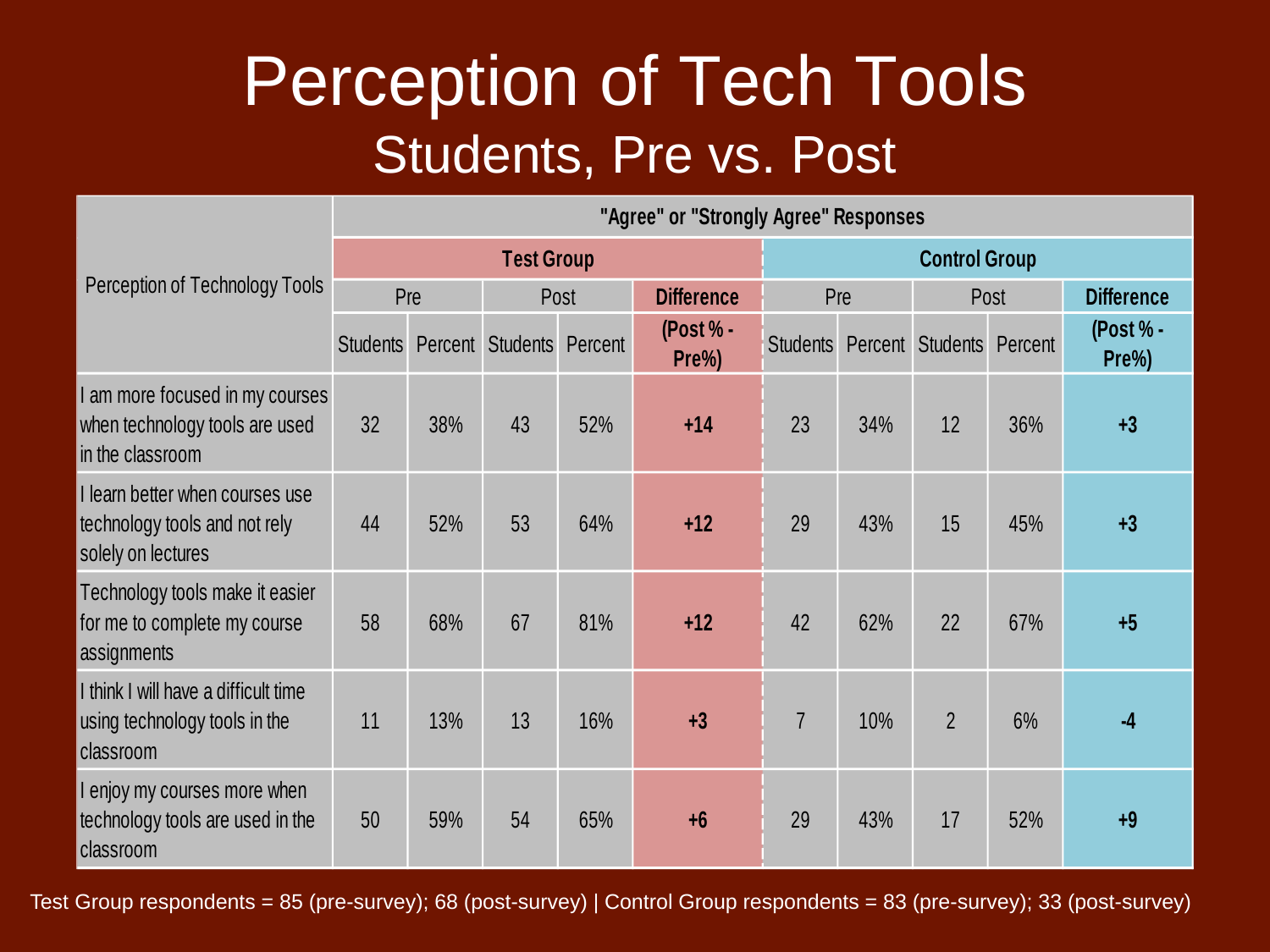# Perception of Tech Tools Faculty, Pre vs. Post

|                                                                                                               | "Agree" or "Strongly Agree" Responses |         |                |         |                   |  |  |
|---------------------------------------------------------------------------------------------------------------|---------------------------------------|---------|----------------|---------|-------------------|--|--|
|                                                                                                               | Pre                                   |         |                | Post    | <b>Difference</b> |  |  |
| <b>Perception of Technology Tools</b>                                                                         | Faculty                               | Percent | Faculty        | Percent | (Post % - Pre%)   |  |  |
| I think technology tools will make it<br>easier for me to grade assignments                                   | 3                                     | 75%     | 3              | 100%    | $+25$             |  |  |
| I think my students prefer courses that<br>integrate technology tools into the<br>curriculum                  | $\overline{4}$                        | 100%    | 3              | 100%    | $\mathbf{o}$      |  |  |
| I think technology tools will make it<br>easier for me to assign assignments                                  | 3                                     | 75%     | $\overline{2}$ | 67%     | $-8$              |  |  |
| I think I will enjoy using technology tools<br>in the classroom                                               | 3                                     | 75%     | 2              | 67%     | $-8$              |  |  |
| I think my students will be more<br>successful in courses that use<br>technology tools (C or better, or Pass) | $\overline{2}$                        | 50%     | $\overline{1}$ | 33%     | $-17$             |  |  |
| I think my students will be more<br>engaged in the courses that use<br>technology tools                       | $\overline{4}$                        | 100%    | 2              | 67%     | $-33$             |  |  |
| I see value in using technology tools in<br>the classroom                                                     | $\overline{4}$                        | 100%    | 2              | 67%     | $-33$             |  |  |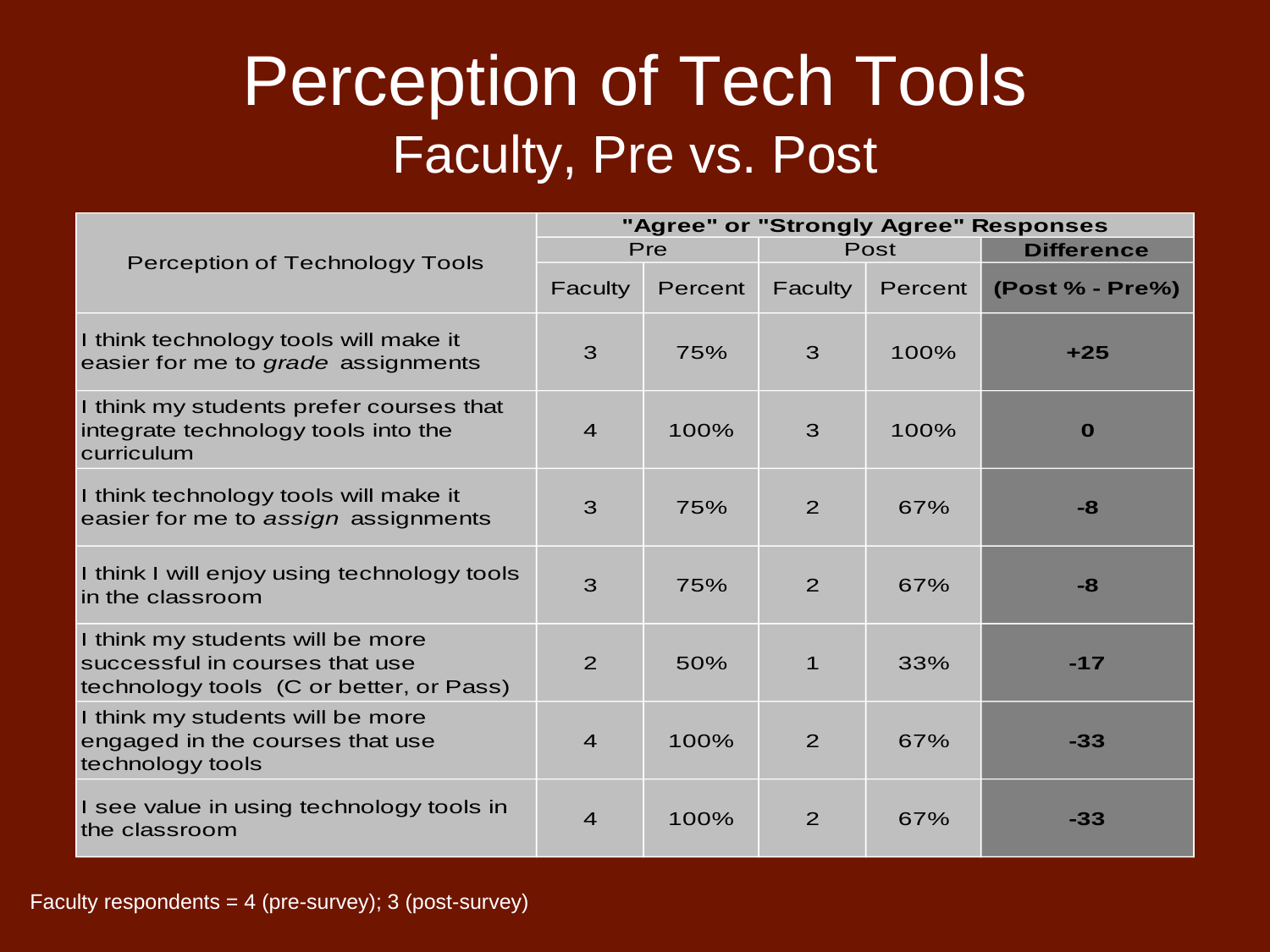

# Research Questions **Revisited**

# How did the iPad…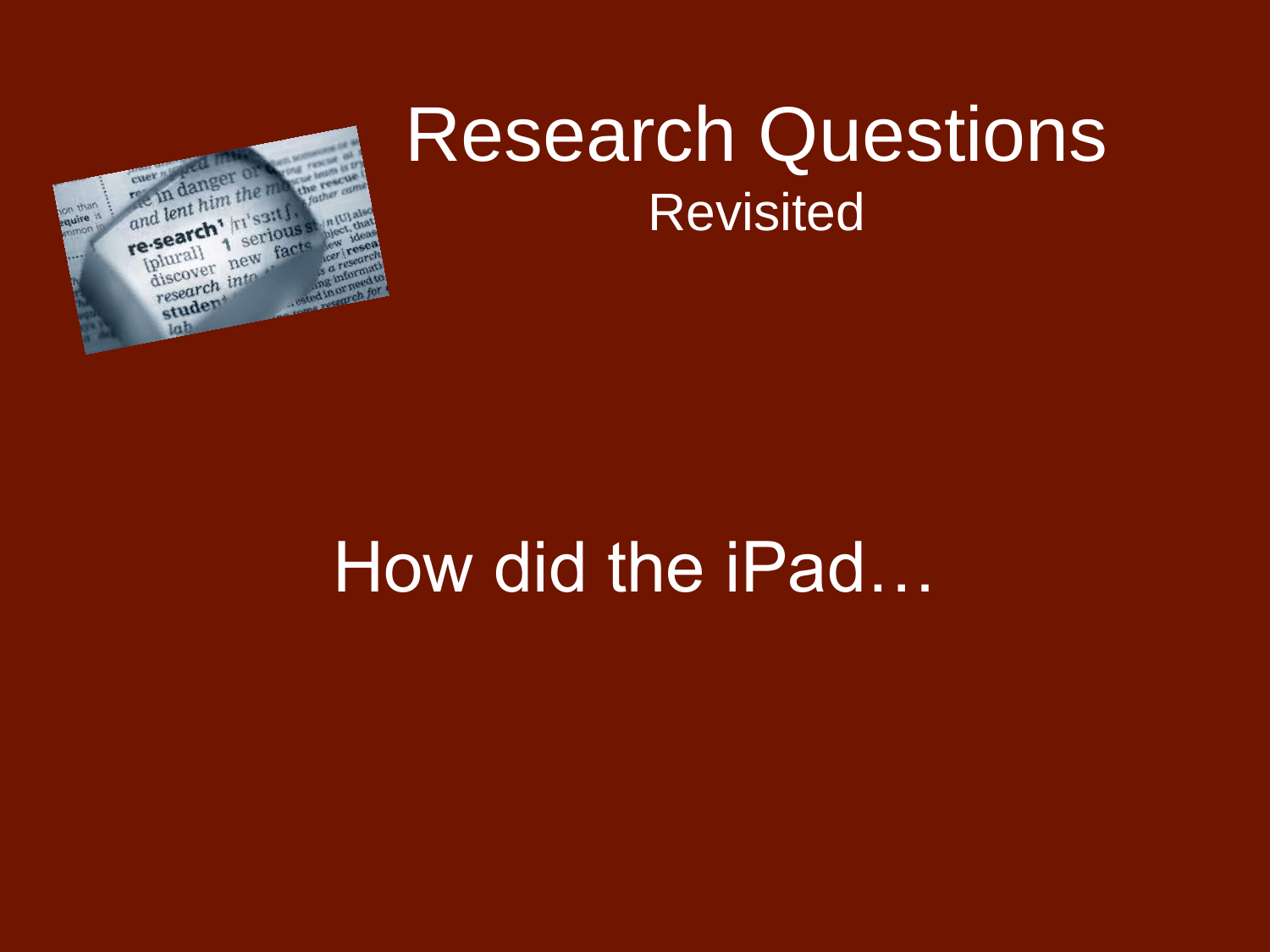# …Affect Students?

#### **Agree or "Strongly Agree" Responses**

| <b>IP ad and App Experience</b>                                                        |                   |                |                |                |  |
|----------------------------------------------------------------------------------------|-------------------|----------------|----------------|----------------|--|
|                                                                                        | <b>Test Group</b> |                | <b>Faculty</b> |                |  |
|                                                                                        | <b>Students</b>   | <b>Percent</b> | Faculty        | <b>Percent</b> |  |
| I enjoyed using the iPad and digital apps<br>in this class                             | 63                | 76%            | $\overline{2}$ | 67%            |  |
| The iPad and digital apps made it<br>convenient to complete the coursework             | 61                | 73%            | 1              | 33%            |  |
| The iPad and digital apps made the<br>course content more interesting                  | 60                | 72%            | 1              | 33%            |  |
| I am glad my instructor incorporated the<br>iPad and digital apps into this class      | 53                | 64%            | 1              | 33%            |  |
| The iPad and digital apps helped me<br>engage with my classmates                       | 45                | 54%            | 1              | 33%            |  |
| The iPad and digital apps made the class<br>more challenging                           | 17                | 20%            | 1              | 33%            |  |
| I wished my instructor had lectured more<br>rather than used the iPad and digital apps | 16                | 19%            | 3              | 100%           |  |

Test Group respondents =  $83$  | Faculty respondents =  $3$ 

iPad and App Experience

\*Statements were written from the perspective of the student and faculty, respectively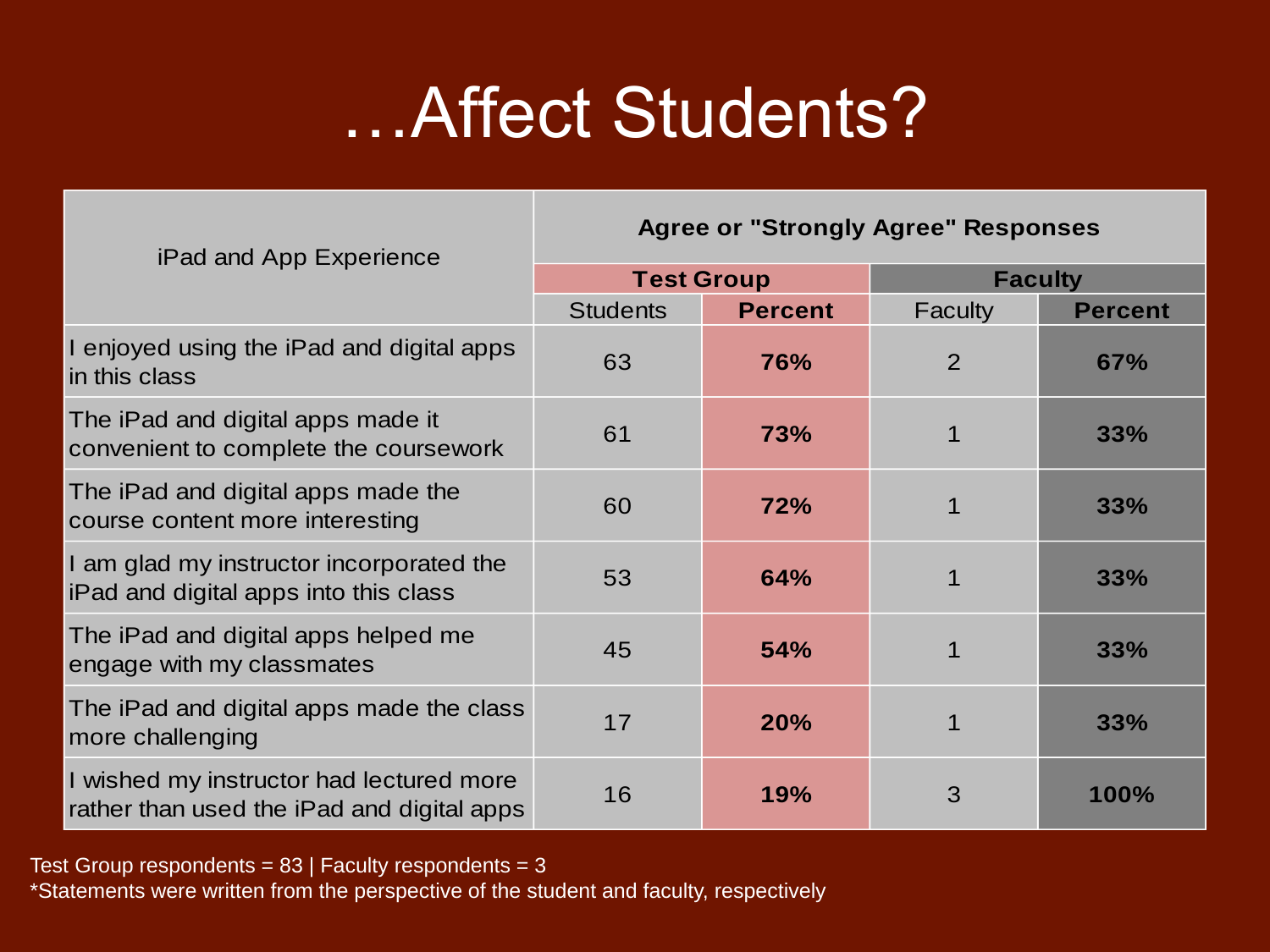# ... Affect Faculty?

| iPad and App Experience                                                            | "Agree" or "Strongly<br><b>Agree" Responses</b> |                |  |  |
|------------------------------------------------------------------------------------|-------------------------------------------------|----------------|--|--|
|                                                                                    | <b>Faculty</b>                                  | <b>Percent</b> |  |  |
| The iPad and digital apps made the class more challenging for me                   | 2                                               | 67%            |  |  |
| The iPad and digital apps made teaching more interesting for me                    | 1                                               | 33%            |  |  |
| The iPad and digital apps made it easier for me to assign assignments              | $\mathbf 1$                                     | 33%            |  |  |
| The iPad and digital apps made it easier for me to grade assignments               | 1                                               | 33%            |  |  |
| I see value in using the iPad and digital apps in this class                       | 1                                               | 33%            |  |  |
| I enjoyed using the iPad and digital apps in this class                            | 1                                               | 33%            |  |  |
| The iPad and digital apps I used in this class will be useful for my other classes | 1                                               | 33%            |  |  |
| I am glad I incorporated the iPad and digital apps into this class                 |                                                 | 33%            |  |  |
| I would like to use the iPad and/or digital apps for my future courses             |                                                 | 33%            |  |  |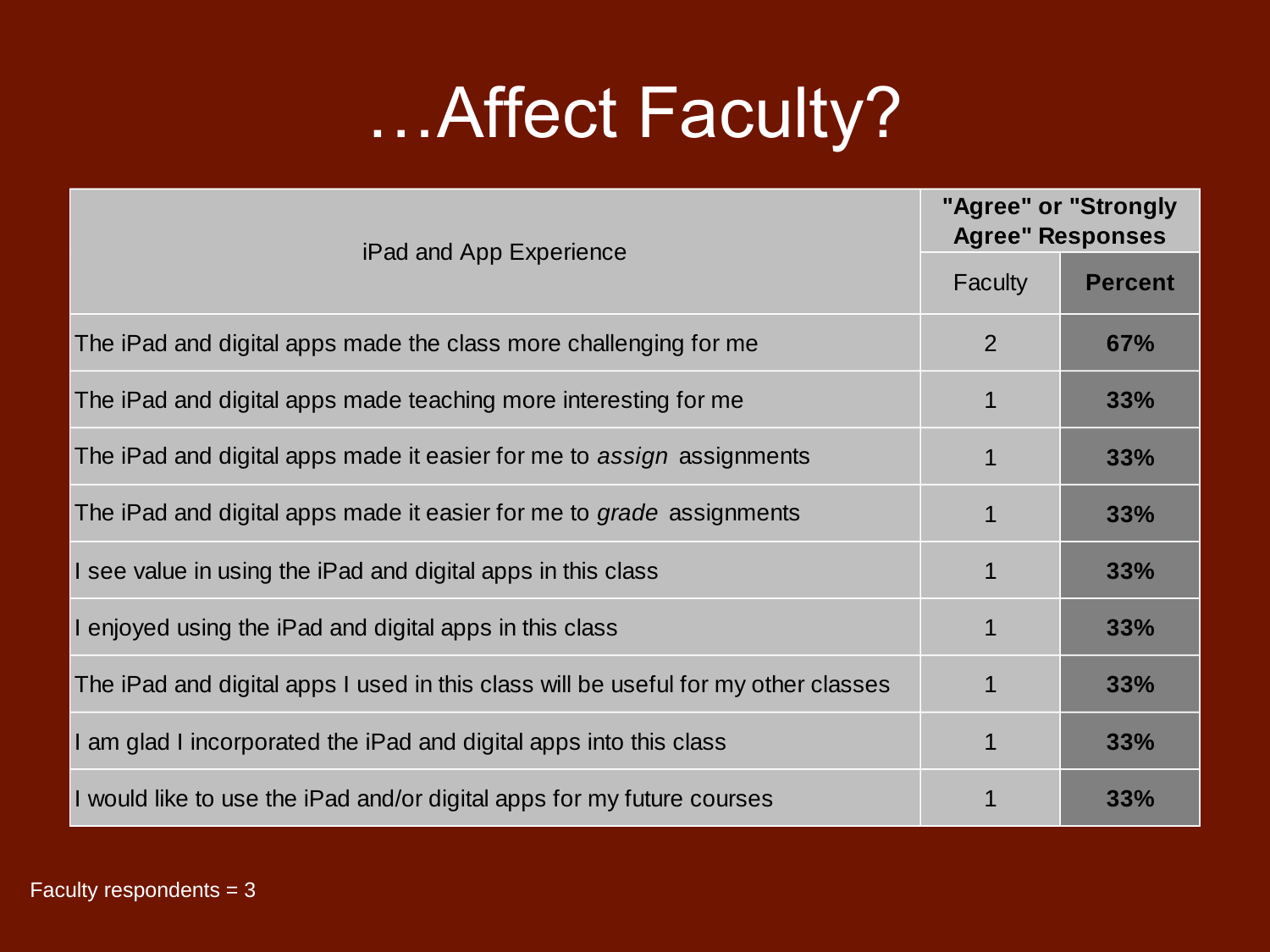# … Affect Engagement? Student and Faculty Response

|                                                                    | "Yes" or "Agree/Strongly Agree" Responses |         |                 |         |                   |  |
|--------------------------------------------------------------------|-------------------------------------------|---------|-----------------|---------|-------------------|--|
| <b>Students' Course Engagement</b>                                 |                                           | Pre     |                 | Post    | <b>Difference</b> |  |
|                                                                    | <b>Students</b>                           | Percent | <b>Students</b> | Percent | (Post % - Pre %)  |  |
| The iPad and digital apps helped me engage with my instructor      | 44                                        | 52%     | 52              | 63%     | $+11$             |  |
| The iPad and digital apps helped me engage with the course content | 56                                        | 66%     | 56              | 67%     | +2                |  |

| <b>Faculty's Course Engagement</b>                                             |   | "Yes or "Agree/Strongly Agree" Responses |                |             |                   |  |  |
|--------------------------------------------------------------------------------|---|------------------------------------------|----------------|-------------|-------------------|--|--|
|                                                                                |   | Pre                                      |                | <b>Post</b> | <b>Difference</b> |  |  |
|                                                                                |   | Percent                                  | <b>Faculty</b> | Percent     | Post % - Pre %)   |  |  |
| The iPad and digital apps helped me engage with my students                    |   | 50%                                      |                | 33%         | $-17$             |  |  |
| The iPad and digital apps helped my students engage with me                    |   | 50%                                      |                | $0\%$       | $-50$             |  |  |
| The iPad and digital apps helped my students engage with the<br>course content | 4 | 100%                                     |                | 33%         | $-67$             |  |  |

Test Group respondents = 85 (pre-survey); 68 (post-survey) Faculty respondents =  $4$  (pre-survey); 3 (post-survey)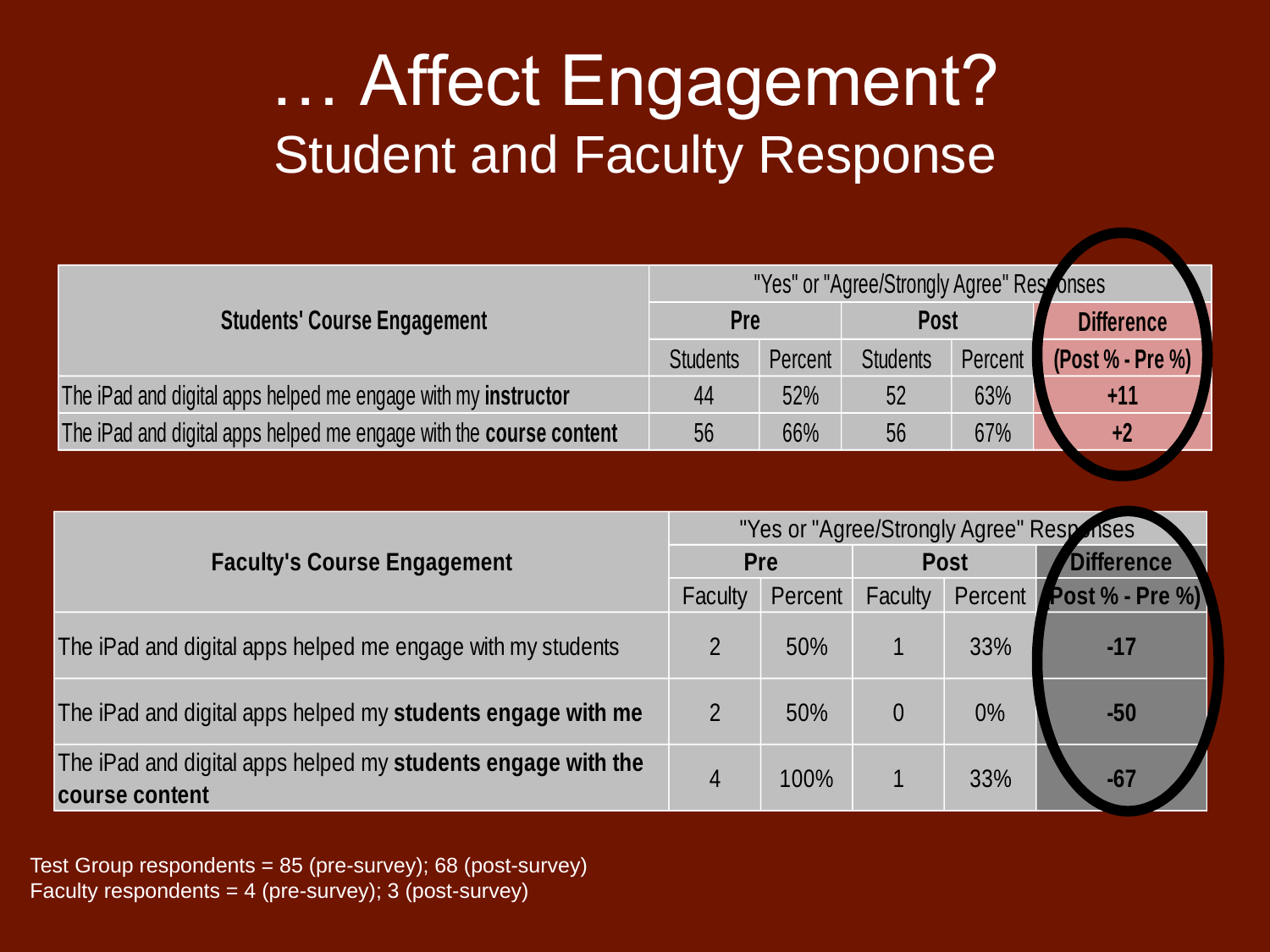## … Affect Student Course Success? Success Rates\*, Test vs. Control



#### Source: Fall 2015 FHDA IR&P ODS

\*Success rate = number of students who earned an A, B, C or Pass  $\div$  total student count Note: Finding does not provide evidence of a causal relationship between iPads and student course success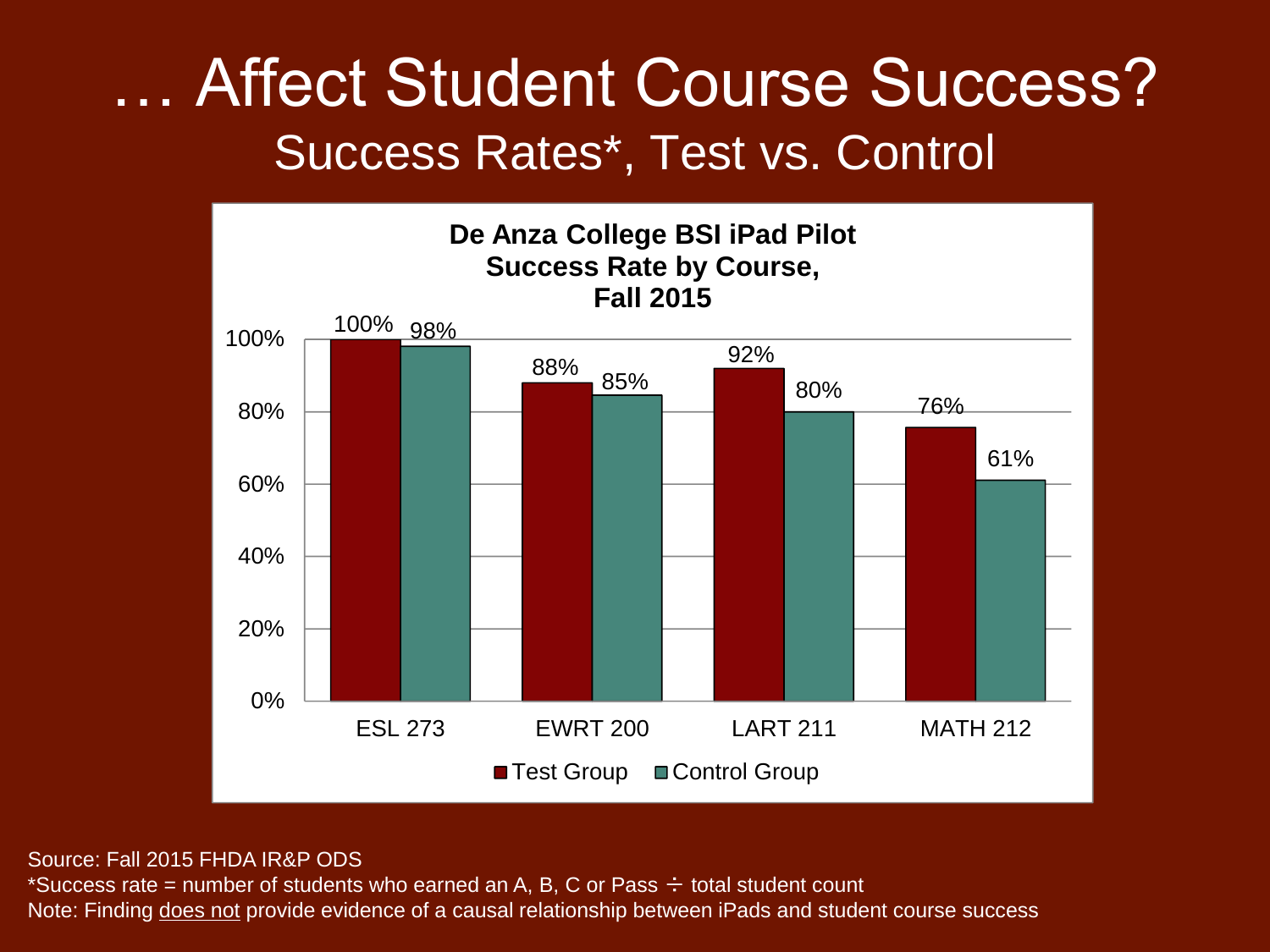## … Affect Student Course Success? Non-Success Rates\*, Test vs. Control



#### Source: Fall 2015 FHDA IR&P ODS

\*Non-Success rate = students who earned a D, F, or Not Pass  $\div$  total student count Note: Finding does not provide evidence of a causal relationship between iPads and student course success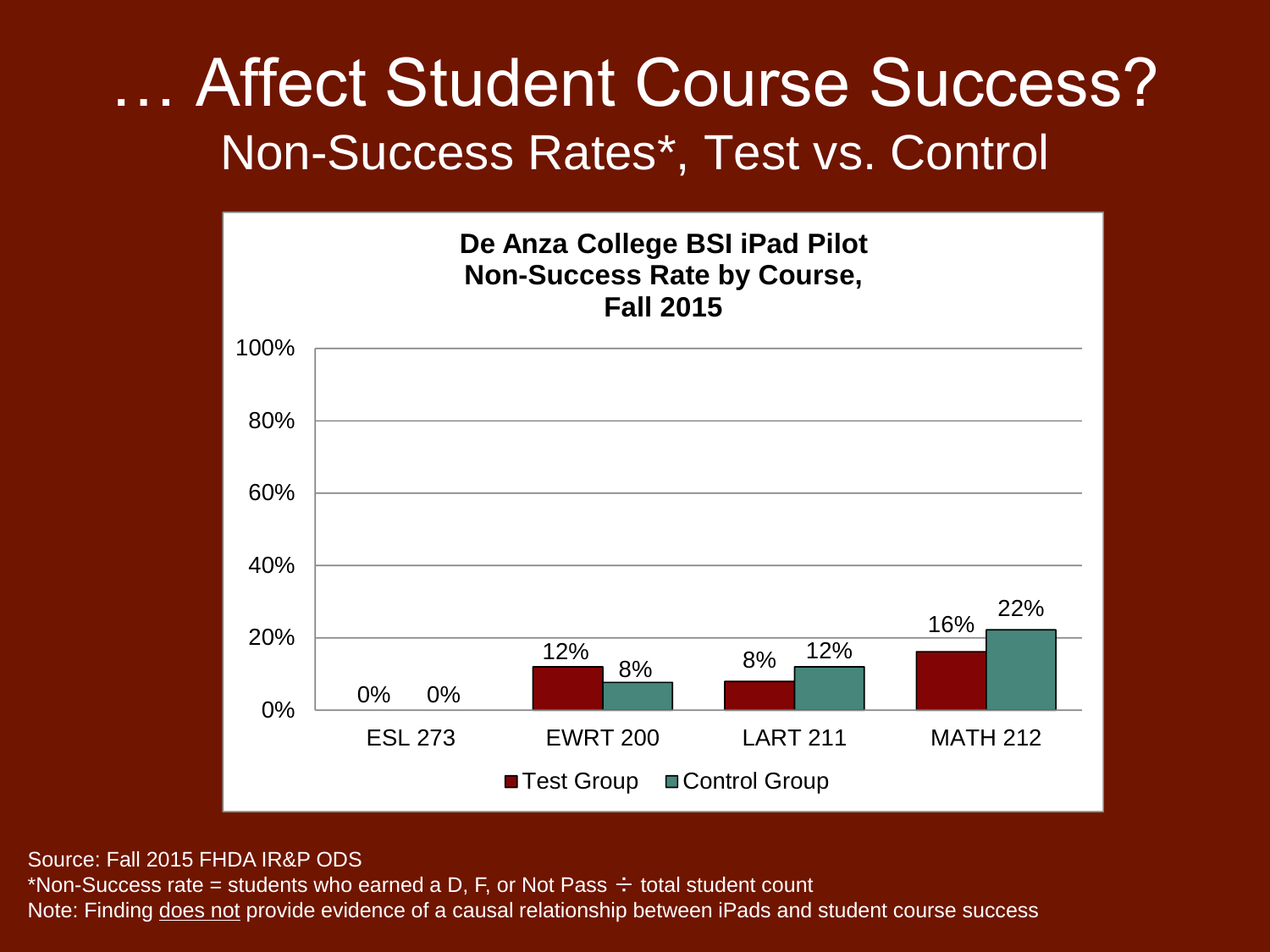## … Affect Student Course Success? Withdraw Rates\*, Test vs. Control



Source: Fall 2015 FHDA IR&P ODS

\*Withdraw rate = students who earned a W  $\div$  total student count

Note: Finding does not provide evidence of a causal relationship between iPads and student course success